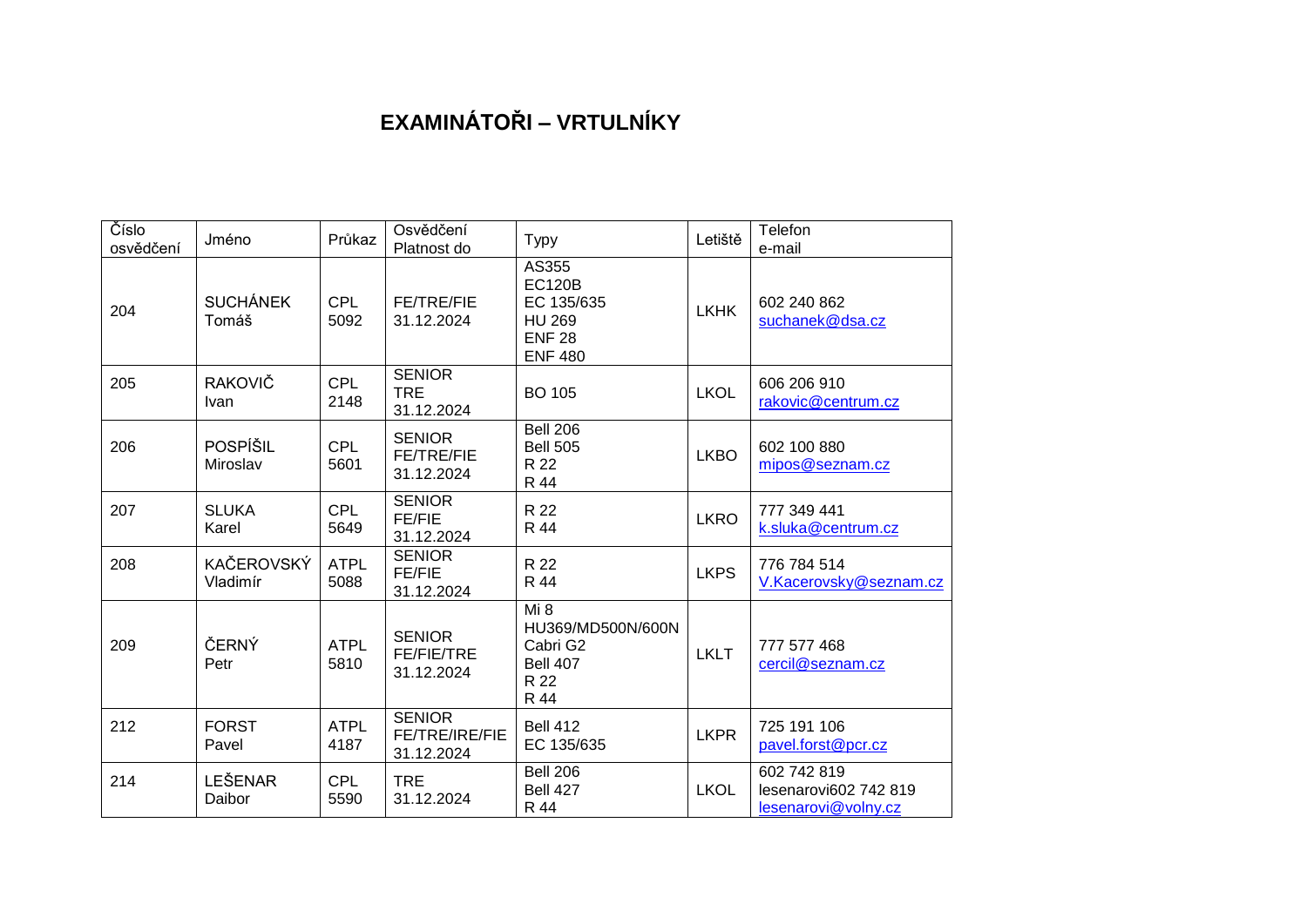| 215 | <b>TUČEK</b><br>Daniel        | <b>CPL</b><br>5164  | <b>MAJOR</b><br><b>SENIOR</b><br>FE/TRE/FIE<br>31.12.2024 | AS 350 / EC 130<br>AS355<br><b>EC120B</b><br>EC135/635<br><b>ENF 28</b><br><b>ENF 480</b><br><b>HU 269</b> | <b>LKHK</b> | 602 243 127<br>tucek@dsa.cz             |
|-----|-------------------------------|---------------------|-----------------------------------------------------------|------------------------------------------------------------------------------------------------------------|-------------|-----------------------------------------|
| 216 | ŠNAJDR<br>Michal              | <b>ATPL</b><br>5358 | <b>SENIOR</b><br>FE/TRE/IRE/FIE<br>31.12.2024             | <b>Bell 412</b><br>EC135/635                                                                               | <b>LKPR</b> | 602 206 790<br>michalsnajdr@email.cz    |
| 217 | <b>TARASOVIČ</b><br>Stanislav | <b>ATPL</b><br>5446 | <b>SENIOR</b><br><b>TRE/FIE</b><br>31.12.2022             | <b>Bell 206</b><br><b>Bell 407</b><br>Bell 427<br><b>Bell 429</b><br><b>Bell 412</b><br><b>Bell 505</b>    | <b>KDFW</b> | 602 777 840<br>starasovic@bh.com        |
| 218 | <b>FRIDRICH</b><br>Petr       | <b>ATPL</b><br>5359 | FE/TRE<br>31.12.2024                                      | EC135/635<br><b>Bell 412</b>                                                                               | <b>LKPR</b> | 604 740 817<br>petfri@centrum.cz        |
| 219 | <b>SVAČINA</b><br>Martin      | <b>ATPL</b><br>5172 | <b>SENIOR</b><br>FE/TRE/FIE<br>31.12.2024                 | AS 350 / EC 130<br>AS355<br>EC135/635<br><b>ENF 28</b><br><b>ENF48</b><br><b>HU 269</b>                    | <b>LKHK</b> | 731 504 505<br>martin.svacina@seznam.cz |
| 220 | VOLOŠÍN<br>Milan              | <b>CPL</b><br>4919  | <b>SENIOR</b><br>FE/FIE<br>31.12.2024                     | R 22<br>R 44<br>R 66                                                                                       | <b>LKBO</b> | 725 453 602<br>volosin.milan@gmail.com  |
| 226 | <b>PODOLSKÝ</b><br>Jiří       | <b>CPL</b><br>5842  | <b>SENIOR</b><br>FE/TRE/FIE<br>31.12.2024                 | HU369/MD500N/60N<br>A119<br>Bell 206, Bell 505<br>R 22<br>R 44<br>R 66<br>TAH-1P Annex I a/c               | <b>LKHK</b> | 608 400 503<br>info@heliczech.cz        |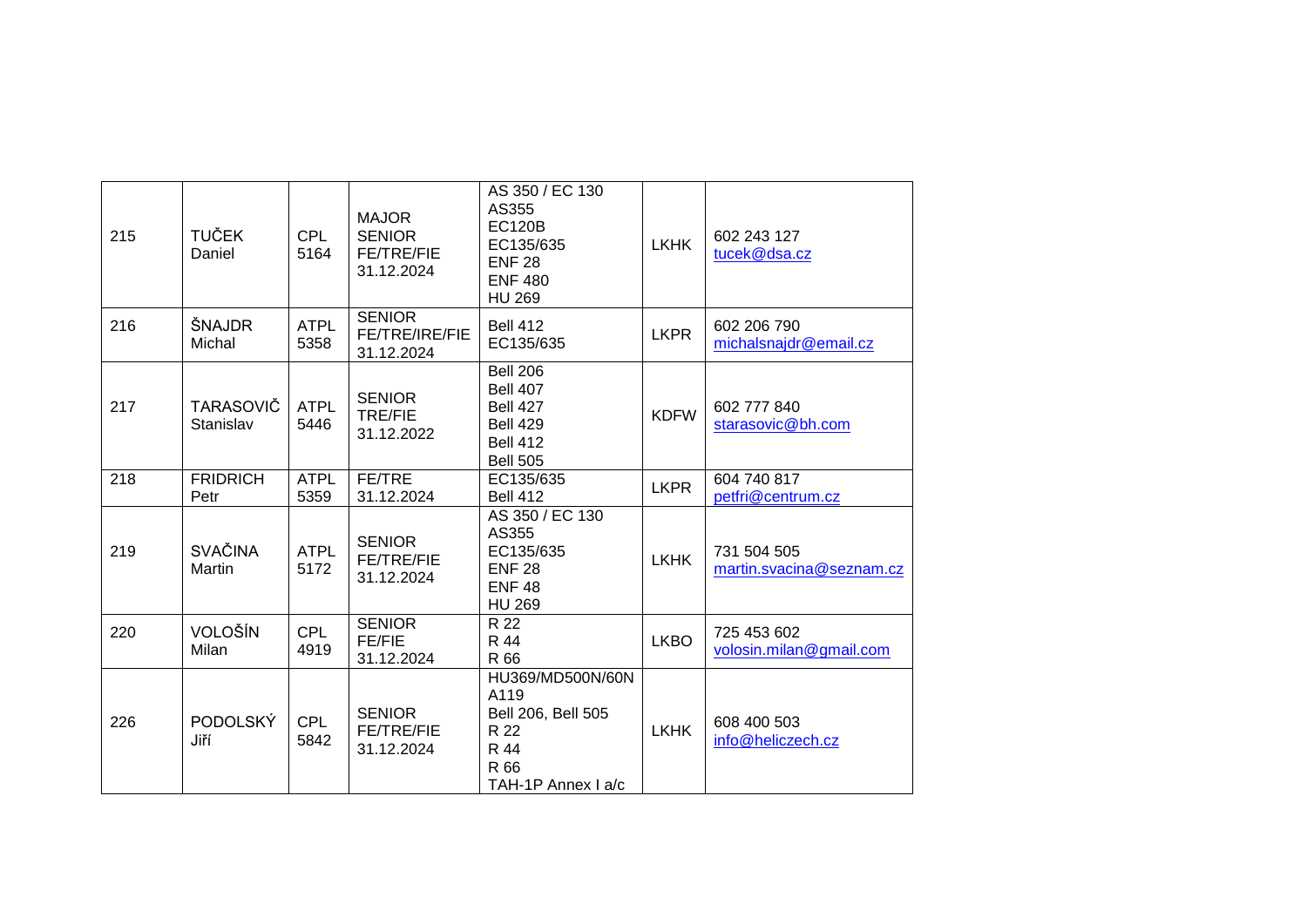| 227 | KRČIL<br>Jan               | <b>CPL</b><br>12282  | <b>FE/FIE</b><br>31.12.2024     | EC145 (BK117)<br><b>EC120B</b><br>Cabri G2                                      | LKHK        | 776 269 999<br>jkrcil@lionheli.aero               |
|-----|----------------------------|----------------------|---------------------------------|---------------------------------------------------------------------------------|-------------|---------------------------------------------------|
| 228 | <b>VESELÝ</b><br>Lukáš     | <b>CPL</b><br>14116  | FE.<br>31.12.2024               | <b>Bell 427</b><br><b>Bell 407</b><br><b>Bell 206</b><br>R 22<br>R 44           | <b>LKTB</b> | 777 965 746<br>lukas.vesely@blueskyservice<br>.CZ |
| 229 | ŠKRABÁLEK<br>Tomáš         | <b>ATPL</b><br>12873 | <b>FE/TRE/FIE</b><br>30.11.2024 | <b>EC120B</b><br><b>BO105</b><br>R 22<br>R 44<br>R 66<br><b>Bell 427</b>        | <b>LKKO</b> | 603 551 221<br>skrabalek@helitom.cz               |
| 230 | <b>VLASÁK</b><br>Tomáš     | <b>CPL</b><br>7713   | FE/TRE<br>31.12.2024            | EC135/635<br><b>Bell 412</b>                                                    | <b>LKPR</b> | 603 190 715<br>tomas.vlasak@pcr.cz                |
| 231 | <b>RAJTMAJER</b><br>Robert | <b>CPL</b><br>8975   | FE/TRE<br>30.09.2025            | EC135/635<br><b>ENF 480</b><br>R 22<br>R 44                                     | <b>LKHK</b> | 602 888 361<br>robert.rajtmajer@seznam.cz         |
| 232 | <b>KABELKA</b><br>Antonín  | <b>CPL</b><br>10267  | <b>FE</b><br>31.03.2025         | R 22<br>R 44<br><b>Bell 206</b><br><b>Bell 505</b>                              | <b>LKRO</b> | 777 349 442<br>akabelka@lps-sro.cz                |
| 233 | ČEJKA<br>Michal            | <b>CPL</b><br>14315  | <b>FE</b><br>31.01.2025         | R 22<br>R 44<br>R 66                                                            | <b>LKLN</b> | 773 006 246<br>m.cejka@atlas.cz                   |
| 234 | <b>KOLÍSEK</b><br>Kamil    | <b>CPL</b><br>5816   | FE/TRE<br>31.01.2022            | <b>EC120B</b><br>EC135/635<br><b>ENF 480</b><br><b>EMF 280</b><br><b>HU 269</b> | <b>LKHK</b> | 605 531 948<br>kamil.kolisek@seznam.cz            |
| 235 | <b>SCHWARZ</b><br>Petr     | <b>CPL</b><br>13865  | <b>FE</b><br>31.01.2025         | <b>ENF 480</b><br><b>EMF 280</b><br><b>HU 269</b><br>EC135                      | <b>LKHK</b> | 724 033 215<br>schwarz@dsa.cz                     |